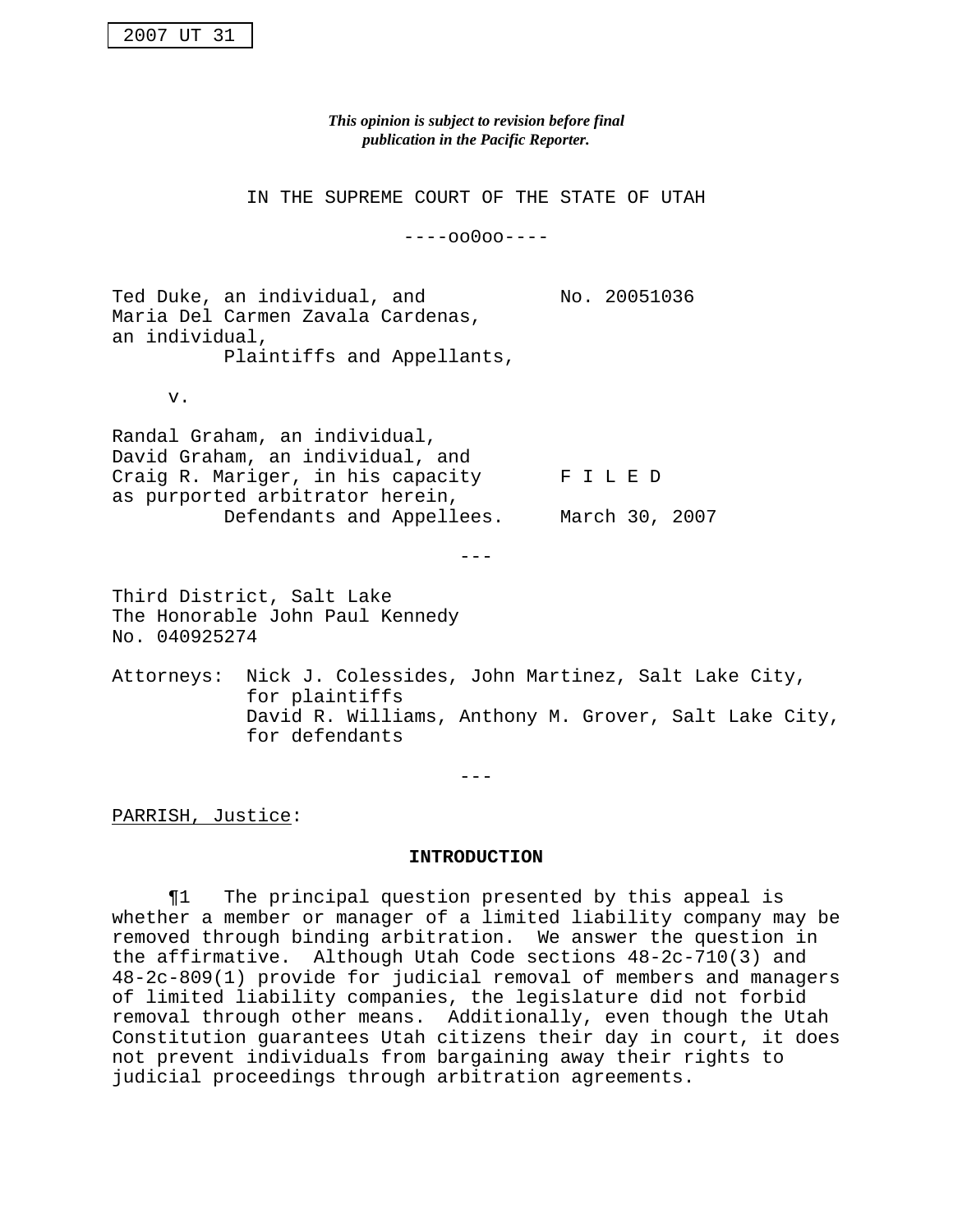#### **BACKGROUND**

¶2 Ted Duke ("Duke"), Maria Del Carmen Zavala Cardenas ("Cardenas"), Randal Graham, and David Graham all executed an operating agreement for the limited liability company "Way Cool Dirt Cheap, LLC" ("WCDC"). These four individuals became members of the LLC, while Duke and Randal Graham were also designated as managers. The operating agreement provides for arbitration in the event of a dispute among the members.

¶3 Soon after the signing of the operating agreement, a conflict arose between Duke and Cardenas on one side and the Grahams on the other. The Grahams alleged that Duke and Cardenas used WCDC assets to create a competing company, Original Way Cool Dirt Cheap. The Grahams notified Duke and Cardenas of their intent to submit the dispute to arbitration, after which Duke and Cardenas filed suit to enjoin the arbitration. The district court eventually ordered the parties to submit to arbitration. Following several evidentiary hearings and oral arguments, the arbitrator issued an award removing Duke and Cardenas as members of WCDC by virtue of Utah Code section  $48-2c-710(3)(a)$  and  $(c)$ . Although the award itself did not explicitly address the issue, the arbitrator's written comments implicitly revealed the intent to remove Duke as a manager of WCDC.

¶4 After the award was issued, the Grahams petitioned the district court to enter a judgment confirming the arbitration award, and Duke and Cardenas moved to vacate it, arguing that the arbitrator had exceeded his authority by expelling Duke and Cardenas as members and Duke as a manager of WCDC. Specifically, Duke and Cardenas asserted that Utah Code sections 48-2c-710(3) and 48-2c-809(1) provide that only a court may remove members and managers of an LLC. Additionally, Duke and Cardenas argued that under the due process and open courts provisions of the Utah Constitution, they cannot be deprived of their property rights to membership and management of an LLC without their "day in court." The district court rejected these arguments and confirmed the arbitration award.

¶5 Duke and Cardenas now appeal to this court. They argue that the arbitrator exceeded his authority and that the district court therefore erred in confirming the award.

#### **STANDARD OF REVIEW**

¶6 In reviewing the district court's judgment affirming the arbitration award, this court must apply two independent standards of review. The first is the standard of review applicable to this court's review of the district court's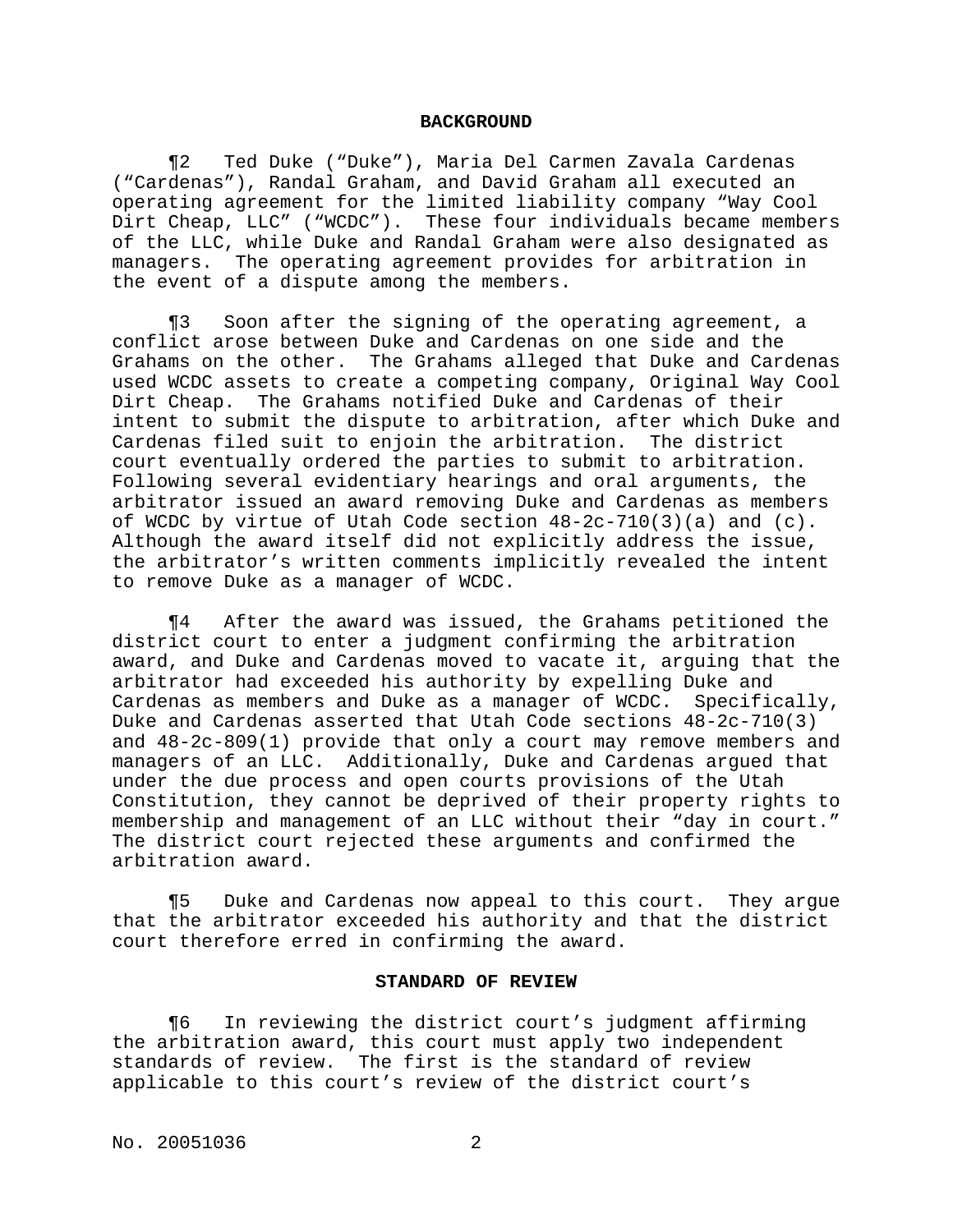proceedings. The second is the standard applicable to the district court's review of the arbitration award. Buzas Baseball, Inc. v. Salt Lake Trappers, Inc., 925 P.2d 941, 947 (Utah 1996).

¶7 Our review of the district court's ruling involves statutory and constitutional interpretation, both of which involve conclusions of law that we review for correctness, granting no deference to the district court. E.q., MacFarlane v. State Tax Comm'n, 2006 UT 25,  $\P$  9, 134 P.3d 1116 (statutory interpretation); Grand County v. Emery County, 2002 UT 57, ¶ 6, 52 P.3d 1148 (Utah constitutional interpretation).

¶8 A district court's review of an arbitration award should be narrowly confined to those grounds established by statute. Intermountain Power Agency v. Union Pac. R.R. Co., 961 P.2d 320, 322-23 (Utah 1998); Pac. Dev., L.C. v. Orton, 2001 UT 36, ¶ 6, 23 P.3d 1035. Utah's Arbitration Act provides that a district court shall vacate an arbitration award when "an arbitrator exceeded the arbitrator's authority." Utah Code Ann. § 78-31a-124(1)(d) (2002). In interpreting the similarly worded predecessor to this provision, $1$  we have recognized two situations where a district court may find that an arbitrator has exceeded her authority. The first is when the district court determines that an "arbitrator's award covers areas not contemplated by the submission agreement."<sup>2</sup> Buzas Baseball, 925 P.2d at 949; accord Softsolutions, Inc. v. Brigham Young Univ., 2000 UT 46, ¶ 15, 1 P.3d 1095. The second is when the district court finds that the

 $1$  Prior to May 2003, the Arbitration Act required a district court to vacate an arbitration award if "the arbitrators exceeded their powers." Utah Code Ann. §  $78-31a-14(1)(c)$  (2002) (repealed 2003). Under the current incarnation of the Act, a district court shall vacate an award if "an arbitrator exceeded the arbitrator's authority."  $Id. \S$  78-31a-124(1)(d). Thus, the only relevant modification to the statute was replacing the word "powers" with the word "authority." Because previous judicial pronouncements have interpreted the meaning of "powers" consistent with the meaning of "authority," often using the two terms interchangeably, see, e.g., Softsolutions, Inc. v. Brigham Young Univ., 2000 UT 46, ¶ 15, 1 P.3d 1095; Buzas Baseball, 925 P.2d at 949, case law interpreting the previous version of this subsection remains applicable to the current embodiment of the statute.

 $2^2$  Duke and Cardenas did not raise the issue of the scope of the arbitration agreement before either the district court or this court. We therefore express no opinion as to whether the arbitrator's award extends beyond the scope of that agreement.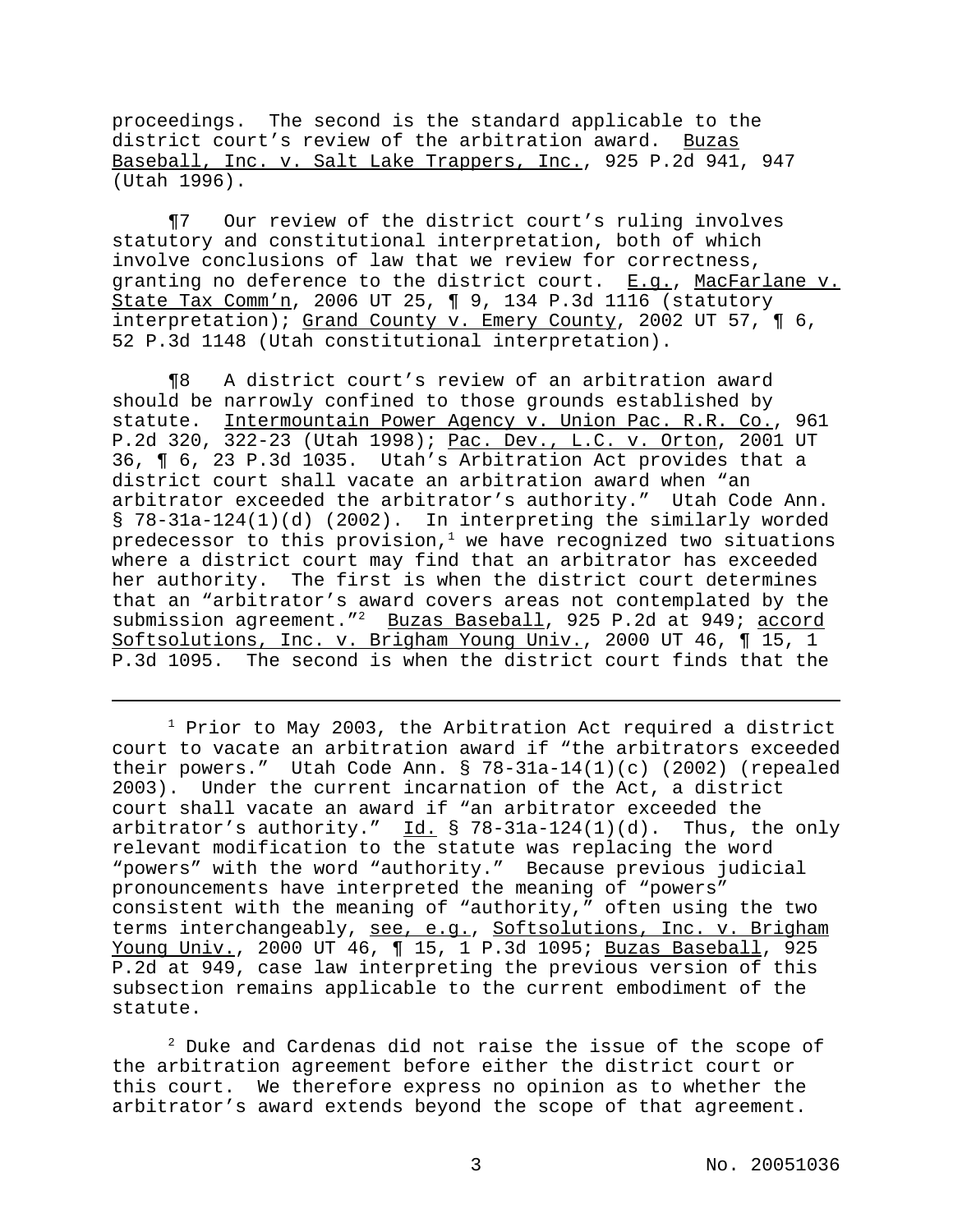award is "'without foundation in reason or fact.'" Buzas Baseball, 925 P.2d at 950 (quoting Brotherhood of R.R. Trainmen v. Cent. of Ga. Ry. Co., 415 F.2d 403, 411-12 (5th Cir. 1969)); accord Softsolutions, 2000 UT 46, ¶ 15.

¶9 Although this court has previously identified only two situations in which an arbitrator may be found to have exceeded her authority, we have never stated that this list is exhaustive. Duke and Cardenas have argued for two additional scenarios in which a district court should invalidate an arbitration award for exceeding the proper bounds of the arbitrator's authority under Utah Code section 78-31a-124(1)(d).

¶10 First, Duke and Cardenas argue that the legislature has stripped arbitrators of the authority to remove members and managers of LLCs under Utah Code sections 48-2c-710(3) and 48-2c-809(1). Because the legislature has granted arbitrators the authority to make binding adjudications of controversies under the Utah Uniform Arbitration Act, Utah Code Ann. §§ 78-31a-101 to -131 (2002 & Supp. 2006), it is fully within the legislature's power to limit an arbitrator's authority to resolve certain issues. Thus, an arbitrator's attempt to resolve issues forbidden by statute would fit squarely within the plain meaning of Utah Code section 78-31a-124(1)(d), which prohibits arbitrators from exceeding their authority.

¶11 Duke and Cardenas also argue that the Utah Constitution forbids removing members and managers of LLCs without a judicial proceeding. As we have noted above, arbitrators receive their authority to adjudicate claims from the legislature. Id. §§ 78-31a-101 to -131. In turn, the legislature's authority to enact laws is limited by the Utah Constitution. State ex rel. Breeden v. Lewis, 72 P. 388, 389 (Utah 1903). It therefore follows that the legislature cannot invest an arbitrator with authority to do indirectly what it could not do directly under the Utah Constitution. Accordingly, an arbitration award that violates a provision of the Utah Constitution would also exceed the arbitrator's authority.

¶12 Because Duke and Cardenas' arguments fall within one of the specific statutory grounds for district court review of an arbitration award, and because this court does not cede any deference to the district court's conclusions of law, we review de novo the question of whether the arbitrator exceeded his authority.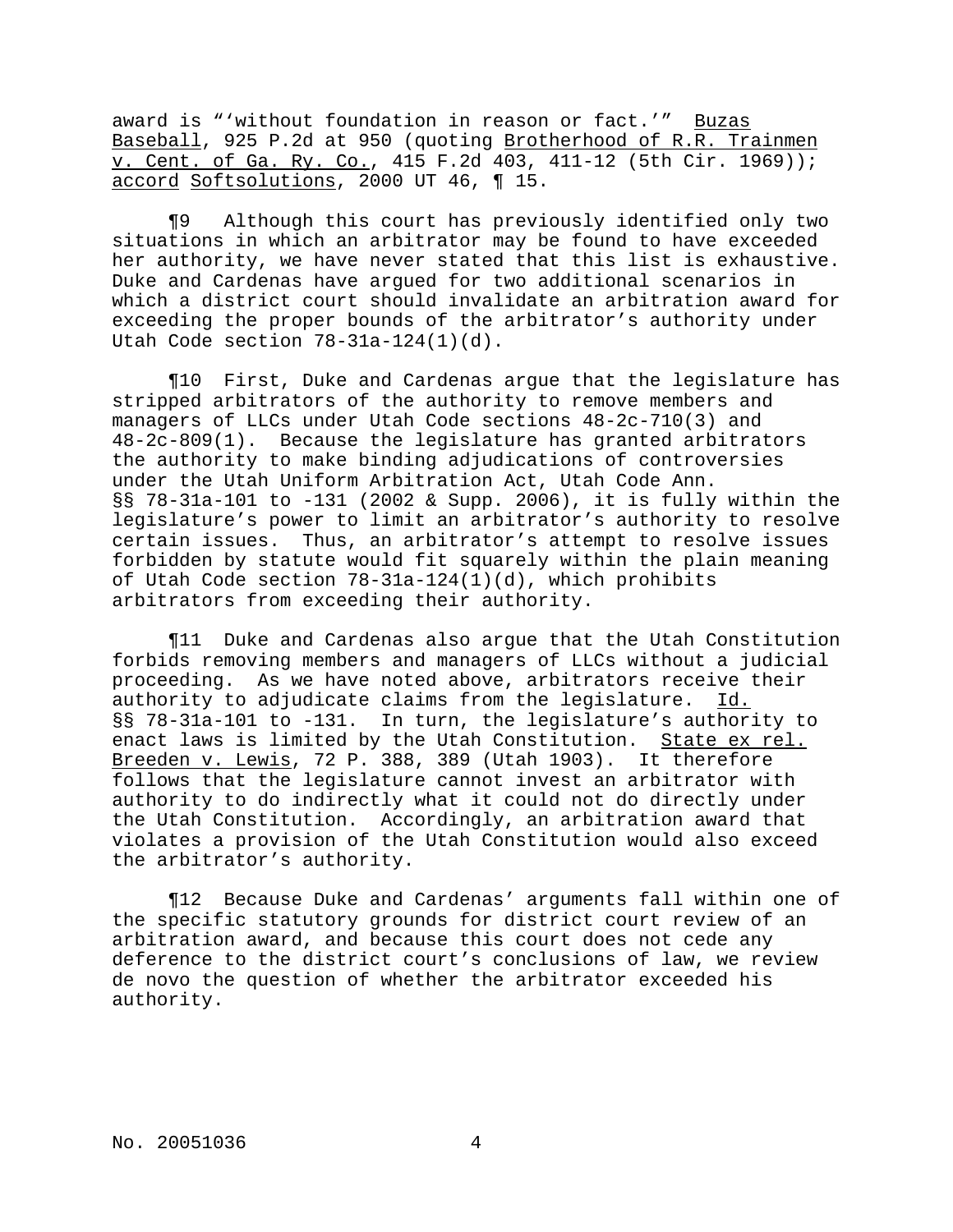### **ANALYSIS**

¶13 Duke and Cardenas present three main challenges to the arbitrator's award, claiming that (1) Utah Code sections 48-2c-710(3) and 48-2c-809(1) forbid the removal of a member or manager of a limited liability company absent a judicial determination; (2) the due process and open courts provisions of the Utah Constitution forbid the removal of a member or manager of a limited liability company absent a judicial determination; and (3) the arbitration award was invalid because it contained no findings in support of the award. Duke and Cardenas also seek an award of attorney fees, costs, and interest, and the Grahams similarly seek an award of their fees and costs associated with this appeal. We address each of these arguments in turn.

## I. STATUTORY INTERPRETATION OF UTAH CODE SECTIONS 48-2c-710(3) AND 48-2c-809(1)

¶14 Duke and Cardenas first assert that the arbitrator exceeded his authority by ordering remedies precluded by the Utah legislature in the LLC Act, specifically Utah Code sections 48-2c-710(3) and 48-2c-809(1). Utah Code section 48-2c-710 describes the methods by which a member may be expelled from an LLC. It provides:

A member of a company may be expelled:

(1) as provided in the company's operating agreement;

(2) by unanimous vote of the other members if it is unlawful to carry on the company's business with the member; or

(3) on application by the company or another member, by judicial determination that the member:

> (a) has engaged in wrongful conduct that adversely and materially affected the company's business;

> (b) has willfully or persistently committed a material breach of the articles of organization or operating agreement or of a duty owed to the company or to the other members under Section 48-2c-807; or

> > 5 No. 20051036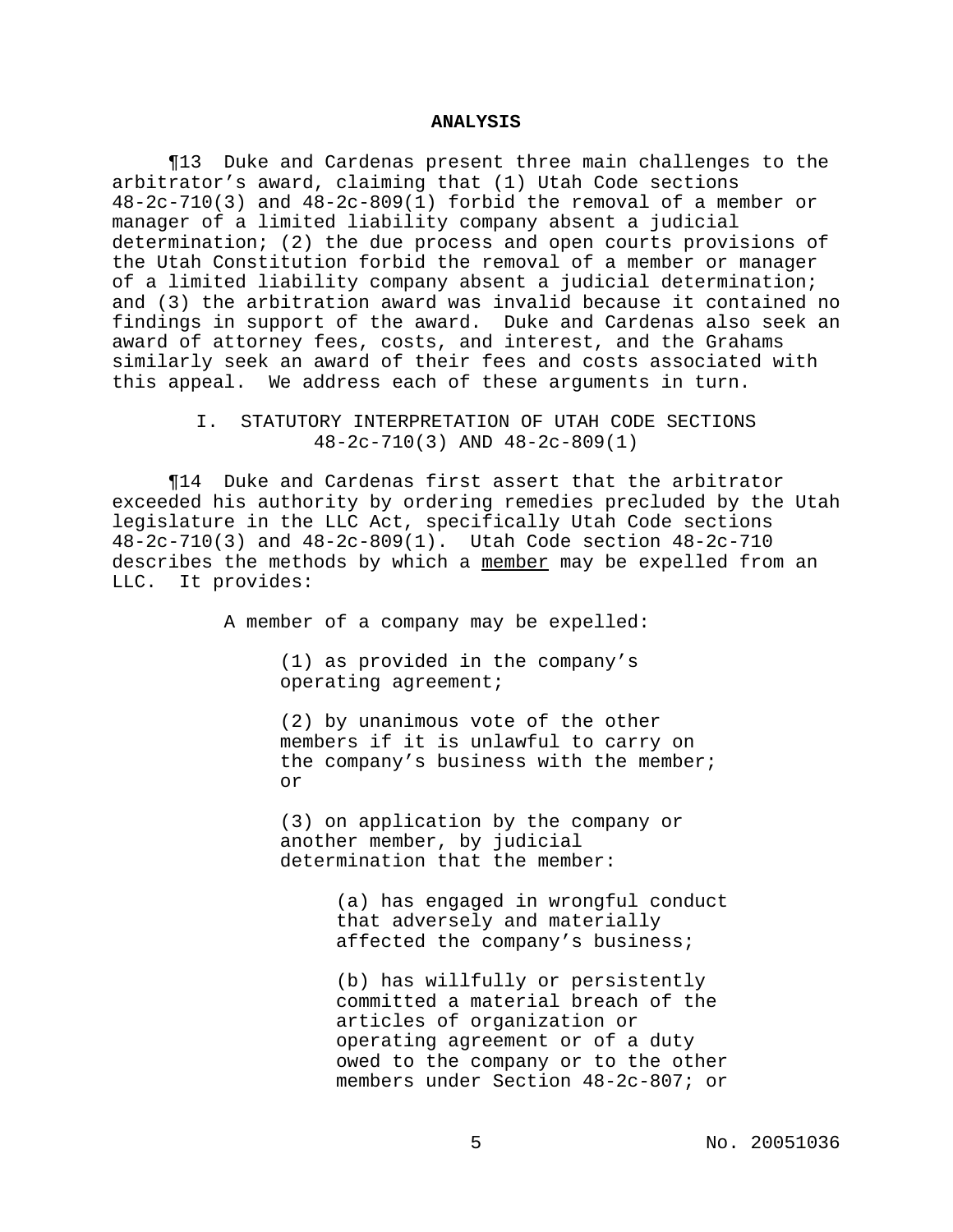(c) has engaged in conduct relating to the company's business which makes it not reasonably practicable to carry on the business with the member.

Utah Code Ann. § 48-2c-710 (2002). Utah Code section 48-2c-809 governs judicial removal of managers of LLCs. It provides:

> (1) The district court of the county in this state where a company's designated office is located, or if it has no designated office in this state, its registered office is located, may remove a manager of a manager-managed company in a proceeding commenced either by the company or by its members holding at least 25% of the interests in profits of the company if the court finds that:

> > (a) the manager engaged in fraudulent or dishonest conduct or gross abuse of authority or discretion with respect to the company; and

(b) removal is in the best interests of the company.

### Id. § 48-2c-809(1).

¶15 To advance their argument that only courts may remove members and managers of LLCs, Duke and Cardenas focus on the language of the LLC Act that provides for the expulsion of members through a "judicial determination," id. § 48-2c-710(3), and the removal of managers by a "district court," id. § 48-2c-809(1). The plain statutory language, however, does not explicitly limit removal to court decree. It does not provide that members may exclusively be removed by judicial determination, or that managers may be removed only by a court. Duke and Cardenas' proposed interpretation instead relies upon the interpretive maxim expressio unius est exclusio alterius or the inclusion of one thing implies the exclusion of the alternative. See Field v. Boyer Co., 952 P.2d 1078, 1086-87 (Utah 1998); 2A Norman J. Singer, Statutes and Statutory Construction §§ 47:23-25 (2000); Black's Law Dictionary 602 (7th ed. 1999). In short, Duke and Cardenas propose an interpretation in which the provision of a judicial method of removal implies the legislative intent to deny the power of removal to arbitrators.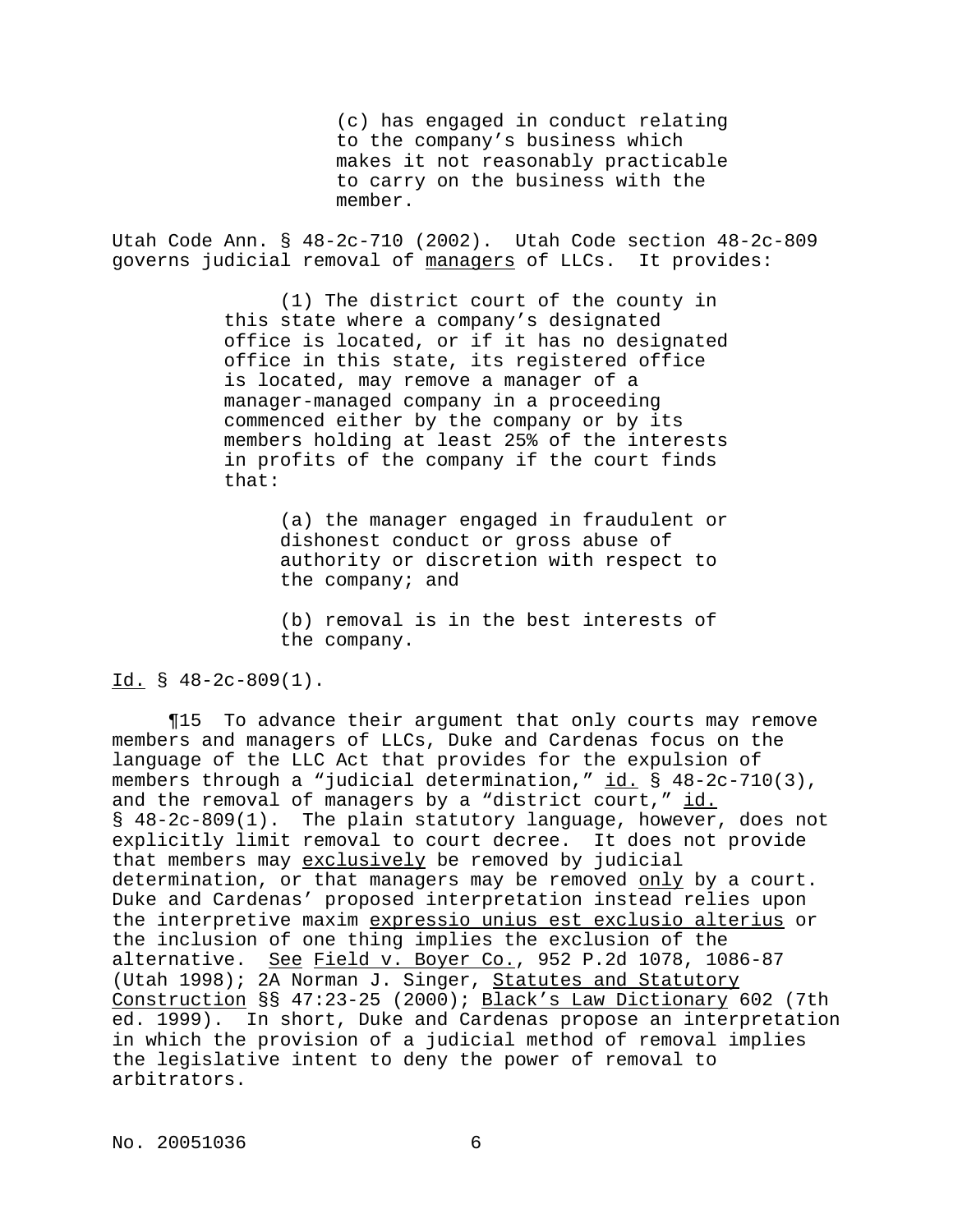¶16 To test Duke and Cardenas' contentions, we resort to our well-worn canons of statutory construction. "When interpreting statutes, our primary goal is to evince the true intent and purpose of the Legislature." State v. Martinez, 2002 UT 80, ¶ 8, 52 P.3d 1276 (internal quotation marks omitted). The first step of statutory interpretation is to evaluate the "best evidence" of legislative intent, namely, "the plain language of the statute itself."  $\underline{Id.}$  (internal quotation marks omitted). "[T]he plain language of a statute is to be read as a whole, and its provisions interpreted in harmony with other provisions in the same statute and with other statutes under the same and related chapters." State v. Schofield, 2002 UT 132, ¶ 8, 63 P.3d 667 (internal quotation marks omitted).

¶17 Utilizing these interpretive tools, we find that Utah statutes do not forbid an arbitrator to remove members or managers of LLCs. First, the LLC Act clearly provides that judicial action is not the exclusive method for removing members and managers inasmuch as it allows removal through mechanisms described in a company's operating agreement. Second, the Utah Arbitration Act broadly defines the scope of an arbitrator's authority.

# A. The LLC Act

¶18 The LLC Act, taken as a whole, does not support the negative implication advanced by Duke and Cardenas. In their briefing, Duke and Cardenas focus on the language granting courts the power to remove members and managers to argue that arbitrators are implicitly denied a similar power. A reading of the entire statute, however, reveals that other methods of removal are explicitly provided for in the Act, including removal through mechanisms specified in an LLC's operating agreement.

¶19 The LLC Act expressly provides that members of an LLC may be expelled in ways other than judicial proceedings. One of those methods is through the provisions of a company's operating agreement. Utah Code Ann.  $\S$  48-2c-710(1) (2002). The Act similarly provides that judicial removal is not the only method of removing managers of an LLC. It states that "any manager may be removed with or without cause by the members, at any time, by the decision of members owning a majority of the profits interests in the company." Id.  $\S$  48-2c-804(6)(e). Of greater relevance to the question before us, though, the LLC Act grants substantial latitude to the members of an LLC to determine the methods of removing a manager through the operating agreement: "[A]n operating agreement may modify the rules of any provision of this chapter that relates to[] the management of the company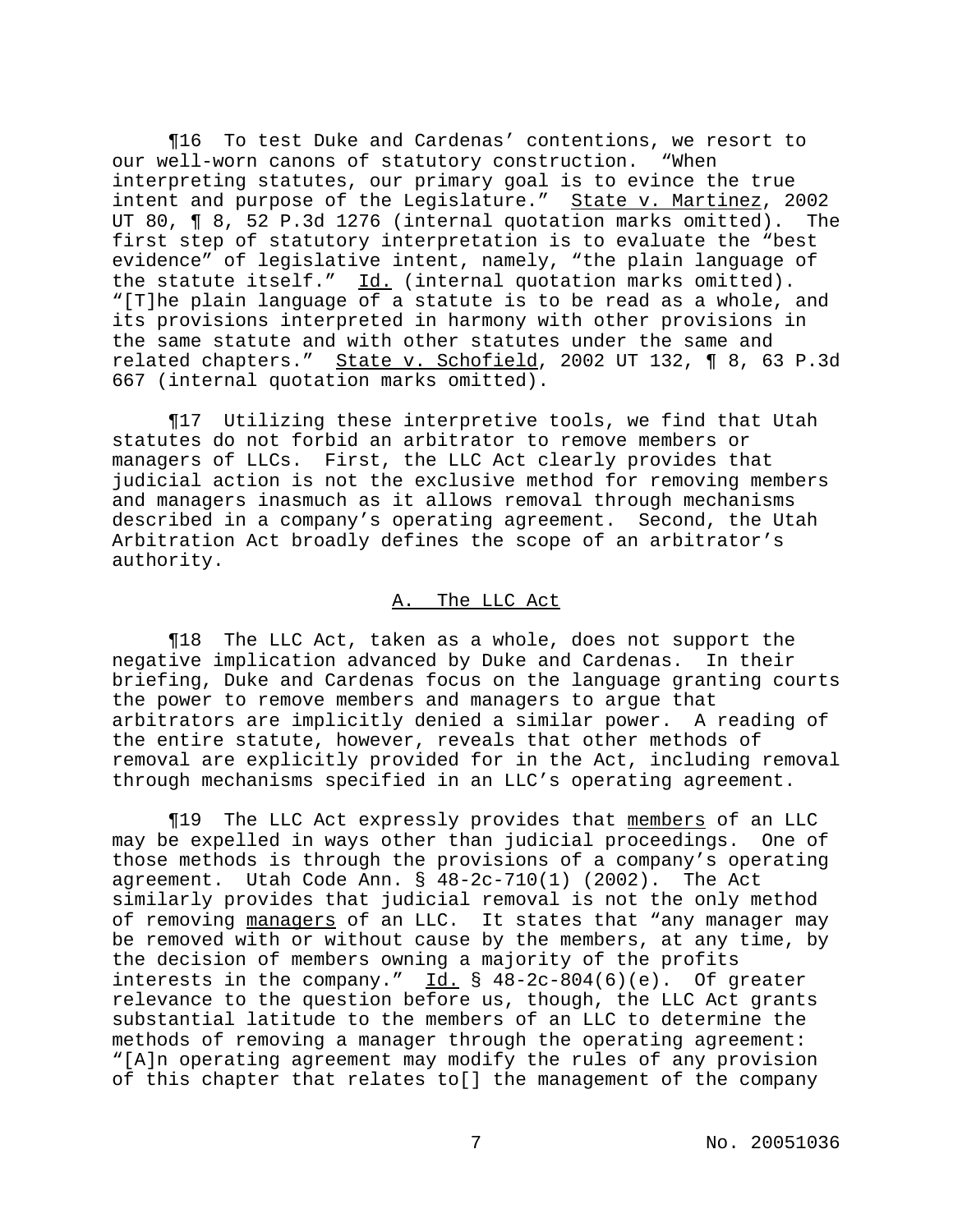. . . .  $\frac{1}{3}$  Id. § 48-2c-502(1). In short, the LLC Act grants broad authority to the members of an LLC to override its default provisions relating to "the management of the company" through recognizing the specific terms contained in a company's operating agreement, including those relating to removal of a manager.

¶20 Thus, under the LLC Act, both members and managers may be removed through mechanisms described in a company's operating agreement. This includes removal through agreements to arbitrate. Because removal through arbitration fits within the scheme of the LLC Act, we conclude that the Act, taken as a whole, does not support the negative implication advanced by Duke and Cardenas.

# B. The Arbitration Act

¶21 Our conclusion that the legislature did not intend to limit the mechanism for removing members and managers to judicial decree is also consistent with the provisions of another legislative enactment, the Utah Arbitration Act, Utah Code Ann. §§ 78-31a-101 to -131. The Arbitration Act defines an arbitrator's authority to resolve disputes broadly:

> An agreement contained in a record to submit to arbitration any existing or subsequent controversy arising between the parties to the agreement is valid, enforceable, and irrevocable except upon a ground that exists at law or in equity for the revocation of a contract.

Utah Code Ann. § 78-31a-107 (2002) (emphasis added). Thus, "parties can agree to arbitrate any controversy," Miller v. USAA Cas. Ins. Co., 2002 UT 6, ¶ 33, 44 P.3d 663, including the removal of members or managers of an LLC. The Arbitration Act also grants comprehensive discretion to arbitrators in selecting remedies:

> [A]n arbitrator may order any remedies as the arbitrator considers just and appropriate

<sup>&</sup>lt;sup>3</sup> The Act specifically prohibits the modification of certain provisions listed in subsection 48-2c-120(1). Although the operating agreement may not "vary the right to expel a member based on any event specified in Subsection 48-2c-710(3)," Utah Code Ann.  $\S$  48-2c-120(1)(f) (2002), the Act does not limit an operating agreement's authority to devise additional methods of expulsion or removal.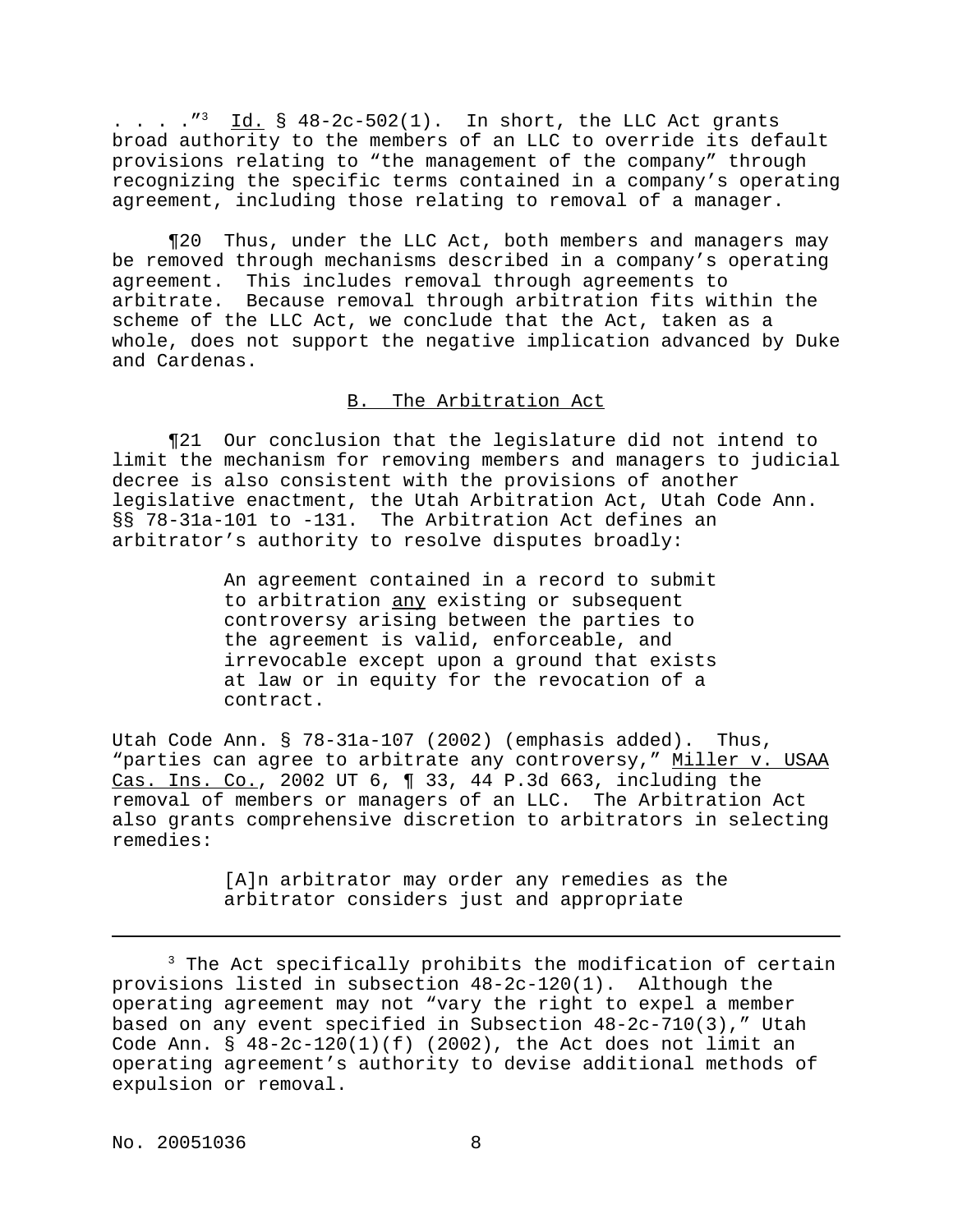under the circumstances of the arbitration proceeding. The fact that a remedy could not or would not be granted by the court is not a ground for refusing to confirm an award under Section 78-31a-123 or for vacating an award under Section 78-31a-124.

Utah Code Ann. § 78-31a-122(3) (2002). Rather than implying that an arbitrator has limited options in crafting remedies, as argued by Duke and Cardenas, section 78-31a-122 endows arbitrators with wide latitude. Indeed, an arbitrator "may order any remedies as the arbitrator considers just and appropriate under the circumstances." Id. (emphasis added). These broad grants of authority to resolve controversies and award remedies are consistent with our conclusion that an arbitrator may be delegated the authority to expel members and remove managers of an LLC.

¶22 In sum, we reject Duke and Cardenas' statutory argument. Utah Code sections 48-2c-710(3) and 48-2c-809(1) do not imply that arbitrators may not remove members and managers, because the LLC Act allows members to grant such authority to arbitrators in their operating agreement. And even if such a negative implication existed, the specific provisions of the Arbitration Act refute any such implied result.

## II. THE DUE PROCESS AND OPEN COURTS CLAUSES OF THE UTAH CONSTITUTION

¶23 Duke and Cardenas also assert that the arbitrator's order expelling them as WCDC members and removing Duke as a WCDC manager violated their constitutional rights to a court proceeding under the due process and open courts provisions of the Utah Constitution. The due process clause provides that "[n]o person shall be deprived of life, liberty or property, without due process of law." Utah Const. art. I, § 7. The open courts clause states:

> All courts shall be open, and every person, for an injury done to him in his person, property or reputation, shall have remedy by due course of law, which shall be administered without denial or unnecessary delay; and no person shall be barred from prosecuting or defending before any tribunal in this State, by himself or council, any civil cause to which he is a party.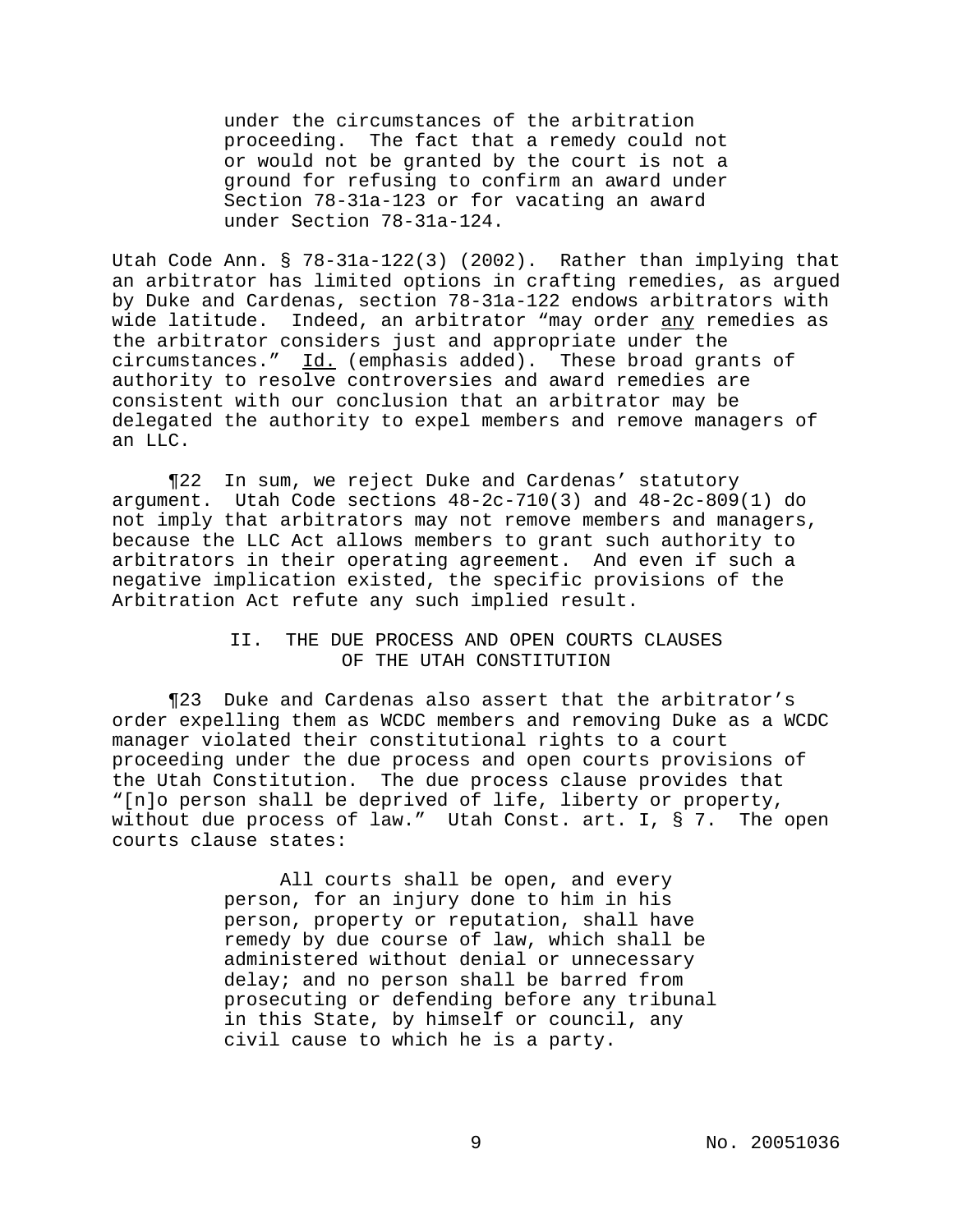Utah Const. art. I, § 11. Both of these constitutional provisions have been interpreted to guarantee that litigants will have their "day in court." Miller v. USAA Cas. Ins. Co., 2002 UT 6, ¶ 38, 44 P.3d 663.

¶24 Duke and Cardenas' constitutional argument fails because we have clearly held that arbitration proceedings do not violate either of these provisions so long as the parties have waived their right to a judicial proceeding through an express agreement to arbitrate.<sup>4</sup> Jenkins v. Percival, 962 P.2d 796, 799 (Utah 1998); Lindon City v. Eng'rs Constr. Co., 636 P.2d 1070, 1074 (Utah 1981); see also Miller, 2002 UT 6, ¶ 48. Duke and Cardenas have not challenged the validity of the arbitration clause contained within the operating agreement of WCDC. Nor have they made an argument as to why we should overturn our clear precedent in this area. We therefore reject their constitutional claims.

### III. THE ARBITRATOR'S DUTY TO MAKE A RECORD

¶25 The Arbitration Act provides that "[a]n arbitrator shall make a record of an award." Utah Code Ann. § 78-31a-120(1) (2002). Duke and Cardenas interpret this language to require that arbitrators make findings in support of an award. While the arbitrator in this case included written comments supporting his award, he stated that they were "not to be construed or taken to be findings of fact or conclusions of law." Duke and Cardenas accordingly argue that the arbitrator did not fulfill the statutory requirement of making "a record of an award."

¶26 We decline to address this argument because Duke and Cardenas failed to preserve it for appeal. "'[A]s a general rule, claims not raised before the trial court may not be raised on appeal.'" State v. Cram, 2002 UT 37, ¶ 9, 46 P.3d 230 (quoting State v. Holgate, 2000 UT 74, ¶ 11, 10 P.3d 346). In

<sup>4</sup> A litigant's constitutional rights are violated, however, if he is denied his day in court absent an express agreement to arbitrate or if his waiver of the judicial process is not "voluntary, intelligent, and knowing." Jenkins v. Percival, 962 P.2d 796, 799 (Utah 1998). A nonjudicial remedy that exceeds the scope of the waiver also violates constitutional protections. Miller, 2002 UT 6, ¶ 48. Because Duke and Cardenas did not raise an argument as to the scope of the arbitration agreement before the district court or this court, but only attacked the constitutionality of the arbitration proceedings in general, we express no opinion as to whether the arbitrator's award exceeded the scope of the arbitration agreement.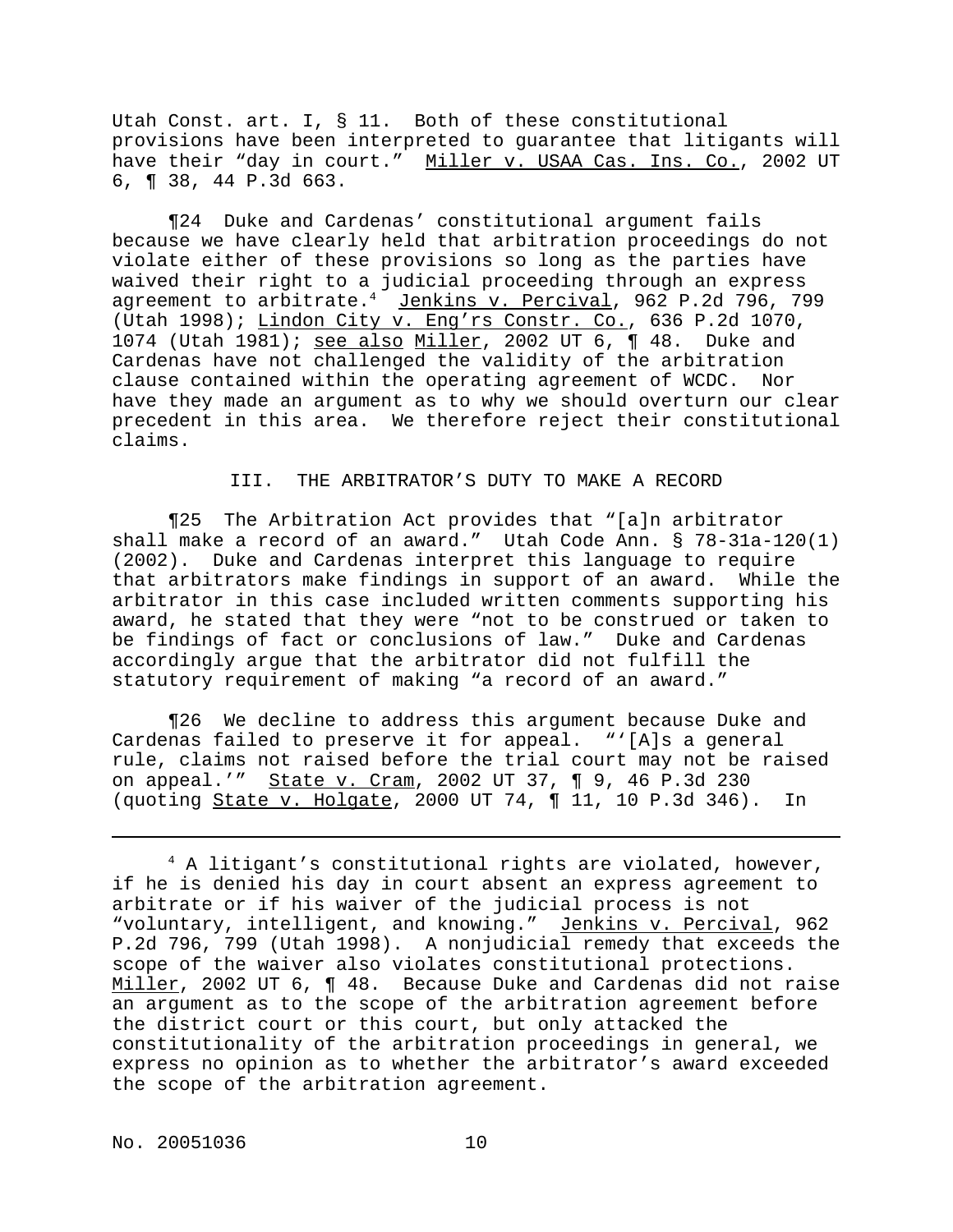order to be preserved, an issue must be raised in the trial court such that the trial court has an opportunity to rule on the issue. Spears v. Warr, 2002 UT 24, ¶ 11, 44 P.3d 742.

¶27 In their briefing, Duke and Cardenas argue that the issue was raised below during an exchange between their attorney and the district court. In that exchange, their attorney expressed some confusion over the status of the arbitrator's written comments and questioned whether the court intended to include them in his judgment confirming the award. Nowhere, however, did counsel for Duke and Cardenas mention Utah Code section 78-31a-120(1) or raise the argument that the award was somehow defective because it included "comments" rather than "findings." Because this argument was not adequately raised to allow the district court an opportunity to rule on it, it was not properly preserved.

¶28 We will not address the merits of an argument that has not been preserved absent either plain error or exceptional circumstances. State v. Winfield, 2006 UT 4, ¶ 14, 128 P.3d 1171. "When a party seeks review of an unpreserved [issue], we require that the party articulate an appropriate justification for appellate review." State v. Pinder, 2005 UT 15, ¶ 45, 114 P.3d 551. Duke and Cardenas have made no effort to argue that this court should consider their unpreserved argument because of plain error or exceptional circumstances. Therefore, because the issue has not been preserved, and because no justification for appellate review has been articulated, we decline to reach it.

### IV. ATTORNEY FEES

¶29 Duke and Cardenas assert that the district court abused its discretion in refusing to award them attorney fees under Utah Code section 78-31a-126(3). This section provides that "[o]n application of a prevailing party to a contested judicial proceeding under Section 78-31a-123, 78-31a-124, or 78-31a-125, the court may add reasonable attorney's fees and other reasonable expenses of litigation incurred in a judicial proceeding after the award is made." Utah Code Ann. § 78-31a-126(3) (2002). Because Duke and Cardenas lost in the district court and did not prevail on this appeal, they are not prevailing parties entitled to attorney fees under this statute.

¶30 Relying on the same statute, Utah Code section 78-31a-126(3), the Grahams also assert that they are entitled to an award of their costs and attorney fees incurred in connection with this appeal. We have noted under a previous version of this provision that courts may award fees incurred during an appeal. Buzas Baseball, Inc. v. Salt Lake Trappers, Inc., 925 P.2d 941,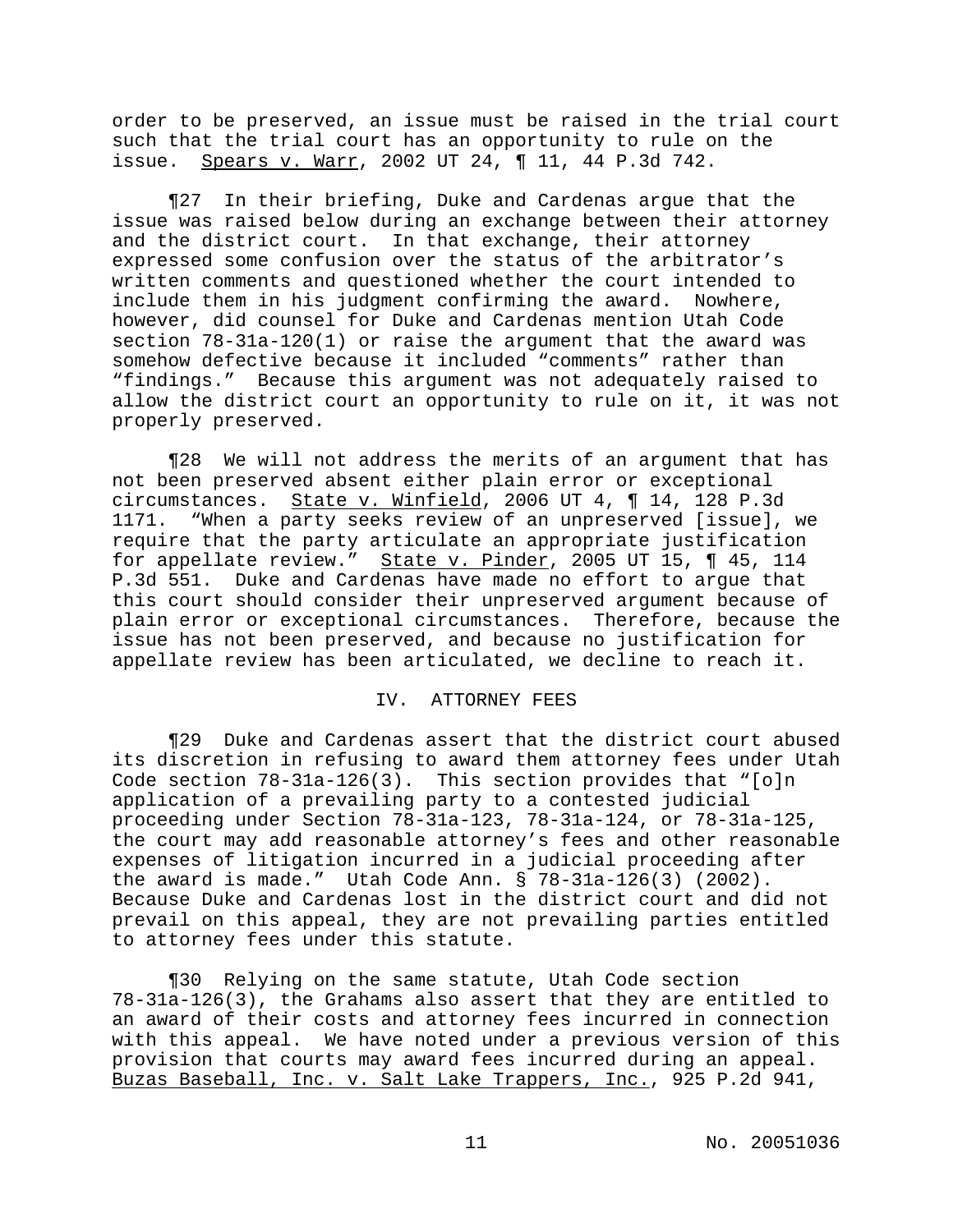952 (Utah 1996) (interpreting Utah Code Ann. § 78-31a-16 (2002) (repealed 2003)). Because an appeal is a contested judicial proceeding after an arbitration award is made, Utah Code section 78-31a-126(3) also authorizes courts to award fees for appeals relating to the validity of an arbitration award.

¶31 The award of attorney fees and costs under this statute is not automatic, however, but is left to the discretion of the court. Paul deGroot Bldg. Servs., L.L.C. v. Gallacher, 2005 UT 20, ¶ 23, 112 P.3d 490. Because the statute itself gives no guidance as to how this discretion should be exercised, we look to the policies behind it. See Buzas Baseball, 925 P.2d at 953; Paul deGroot, 2005 UT 20,  $\P$  $\overline{22-23}$ . The inclusion of an attorney fees provision within the Arbitration Act "suggests that our policies favor the enforceability of arbitration awards and discourage relitigation of valid awards." Buzas Baseball, 925 P.2d at 953. Against this policy of finality, we must balance the need not to unduly burden parties with the threat of fees when they have legitimate concerns about the legal validity of an award.

¶32 To balance these competing concerns, we assess the merits of the party's arguments. An appeal that has little legal support would likely merit an award of fees to discourage unnecessary delays and costs in enforcing an award, while a close case would not. In light of the Arbitration Act's mandate of broad authority to arbitrators to craft remedies and our clear precedent establishing the constitutionality of arbitration, we find that Duke and Cardenas' appeal has little legal support. We therefore award the Grahams their reasonable attorney fees and litigation costs associated with this appeal and remand the matter to the district court to determine the amount of those reasonable fees. Because the Grahams did not cross-appeal the district court's judgment, which did not award fees, they are not entitled to any fees or costs associated with the prior proceedings before the district court.

#### **CONCLUSION**

¶33 Utah Code sections 48-2c-710(3) and 48-2c-809(1) do not prohibit an arbitrator from expelling a member or removing a manager of an LLC. Additionally, the due process and open courts clauses of the Utah Constitution are not violated when members or managers are removed by an arbitrator so long as there is a valid arbitration agreement covering such issues. Because Duke and Cardenas did not prevail on this appeal, they are not eligible for attorney fees. We do, however, award reasonable attorney fees and costs associated with this appeal to the Grahams. We therefore affirm the district court's order confirming the